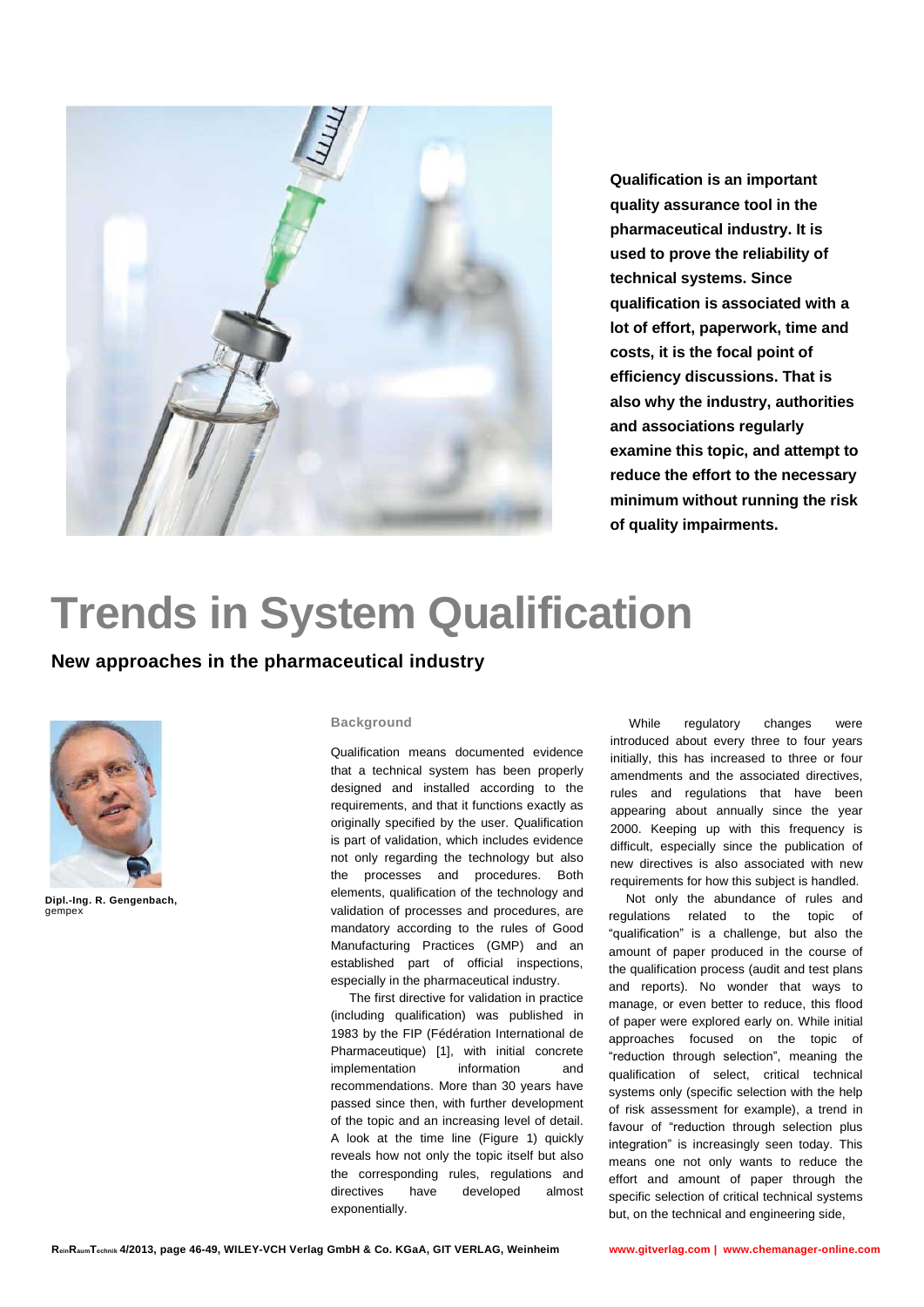take previously conducted audits and tests into account in qualification (integration) and thereby eliminate duplicate work.

The discussion that follows illuminates qualification "yesterday – today – tomorrow" and attempts to describe what the future of modern qualification may hold as well as the resulting technology challenges, in particular for suppliers.

## **Qualification "yesterday"**

The elements of installation qualification (IQ), operational qualification (OQ) and performance qualification (PQ) that are commonly known today were differentiated early on within the scope of qualification. IQ verifies and documents correct specification and installation, OQ the correct function, and PQ the capability of the corresponding technical system. Planned and written documentation and proof has always been a fundamental requirement here.

A validation master plan (VMP) was also required on the documentation side early on, outlining the overall project and listing the required specific actions including the necessary resources. Protocols were and still are expected today for the individual actions (IQ, OQ, PQ), describing the intended approaches, details and, in particular, the acceptance criteria. The protocols including all corresponding checklists and audit source documents have to be reviewed by the validation team – a team of interdisciplinary technical experts – and formally approved for implementation with a signature by the quality unit of the system owner. A similar procedure is carried out after implementation for the qualification results and resulting report. Its content is also reviewed by the validation team, ultimately followed by formal approval by the quality unit.

Very detailed and systemspecific checklists were often developed for the implementation itself, with specification and function criteria including defined acceptance criteria based on the technical documentation being recorded as the basis for the audit. In many cases the details were transferred from the system itself or from the technical documentation into the checklists, in order to subsequently confirm inversely that these details are actually found on site and in the technical documentation. Systems developed in the USA in particular exhibited this papergenerating symptomatology.

A project encompassing only 10 technical components for example would result in a total of 30 documents for the elements IQ, OQ and PQ alone, with all corresponding checklists and attachments, not including master documents. Most projects encompass considerably more than 10 components.

## **Qualification "today"**

At the end of the 90s and with the beginning of the 21st century, the industry became more self-critical and recognised that the stolid formalistic approach produces lots of paper and generates high costs, but does not lead to commensurate quality improvements. Quite to the contrary, the amount of paper and strict formalism often prevented truly critical problems from being identified.

Accordingly the philosophy of the industry but also public authorities has changed considerably today. For one thing, an additional element – the design qualification  $(DQ)$  – was added to the activities, since it was recognised that most mistakes are made early in the planning stage and therefore have to be excluded there. For another, the element of risk assessment was introduced as the most important GMP tool, among other things for the purpose of selecting which

technical components are critical and actually require qualification, and which ones are relatively non-critical so that formal qualification is not required. Furthermore, one has realised that always representing all audit points in detailed checklists is not a compelling requirement nor necessarily helpful. Instead it makes sense to use technical documentation (such as pipework and instrumentation flowcharts, design drawings, electrical diagrams and BOMs) directly as the audit basis, and to also integrate previously completed factory acceptance tests (FAT) and site acceptance tests (SAT)) in the qualification process.

All of these measures notwithstanding, the qualification procedure is still not considered optimal and productive today. While the basic understanding of the design qualification is clear. the procedure is not. Every company performs the DQ differently.

While some compare the requirements of the operator (user requirement specification) to the implementation recommendations of the manufacturer (functional and detailed design specifications) in great detail and systematically point by point, others merely view the DQ as a review of working drawings or also simply as the preparation of a user requirement specification. Conducting the risk assessment to identify critical technical systems that are relevant for qualification is often highly formalistic and carried out more as an end in itself that for the purpose of truly reducing effort. Uniform practices have not been established for the qualification plans either. While some have boldly reduced the scope to the essential minimum already, others continue to follow the checklist principle. Finally, there is the integration of FAT and SAT results.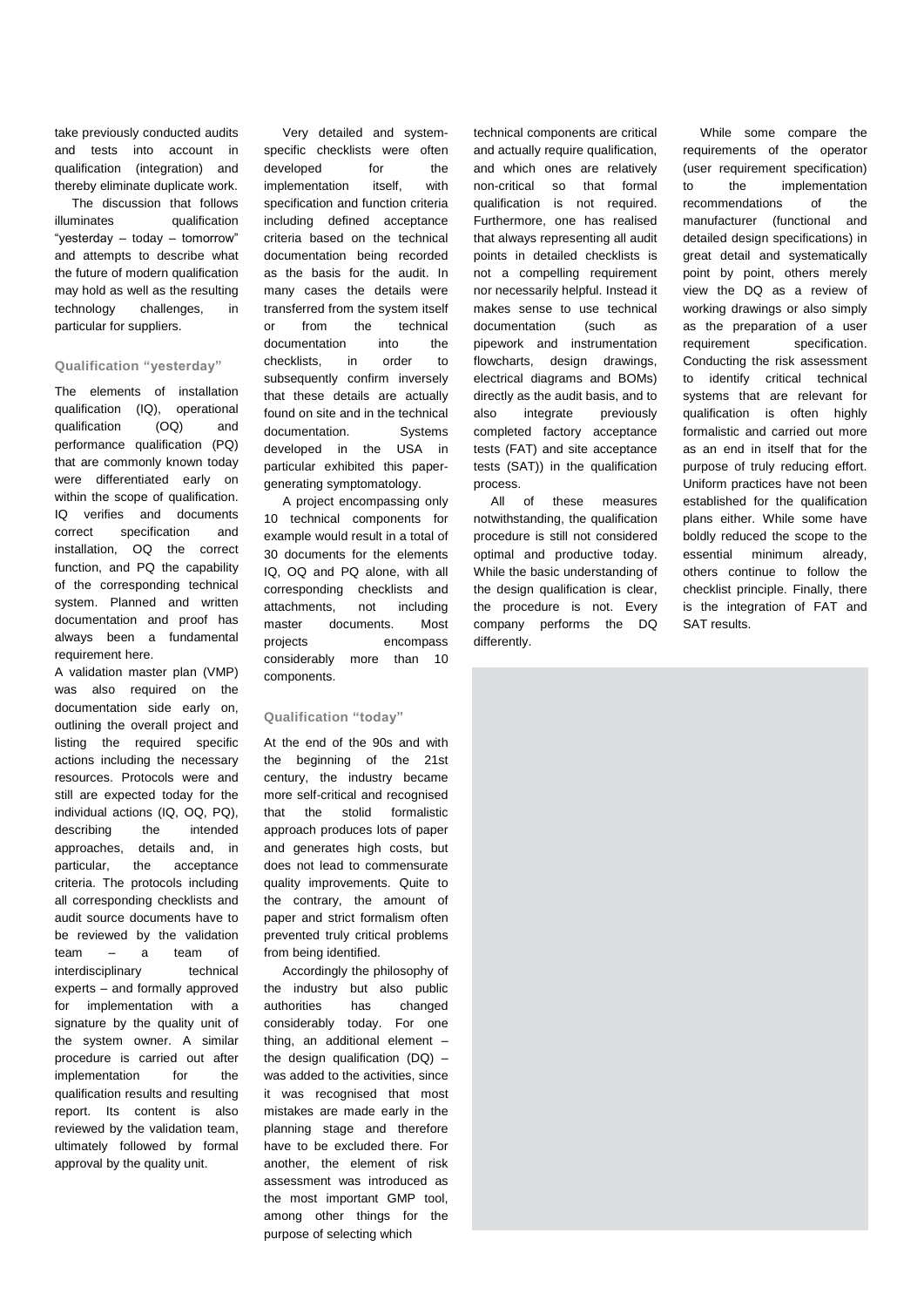Here one has quickly reached the conclusion that this of course can only work if good engineering practices (GEP) have been implemented with corresponding,

properly conducted and documented tests. Unfortunately this in particular continues to rarely be the case.

The ISPE (International Society for Pharmaceutical Engineering) clearly describes this problem in its white paper [2] from March of 2005. An especially established "Qualification Task Team" openly states that, from the perspective of the experts, there is currently no truly efficient and actually effective qualification system. The systems and procedures remain too formalistic, elaborate and expensive, and do not focus adequately on patient safety. An urgent need to develop an adequate, modern qualification concept is identified.

## **Qualification "tomorrow"**

The ISPE Qualification Task Team developed a 10-point programme, with requirements that are to be implemented through the further development of standards and norms. A risk-based approach, the integration of manufacturer tests (FAT and SAT), and pragmatic and practical qualification documents continue to represent core points. However, the requirements of the ISPE go even further and, for example, see the possibility of drastically reducing qualification for standard equipment, possibly replacing this with a supplier qualification. In general the IQ and OQ activities in particular are to be considerably reduced, with much greater reliance on the manufacturer tests. This is viewed as the primary task of engineering and not of a pharmaceutical quality unit. The focus of the user should be clearly on the PQ, the performance qualification of the technical system.

ASTM E2500 [3] published by the ASTM in 2007 is a standard pursuing precisely this objective. It deals with building, process and ancillary systems as well as process monitoring, control and automation systems, generally grouped under the term "manufacturing systems". A comparable standard, ASTM E2537 [4], was published in February of 2008 on the topic of "Manufacturing". Both standards use the umbrella term "verification" that encompasses both the "usual" technical standard tests and the formal qualification and validation activities.

The ASTM E2500 standard emphasises the previously described topics "risk-based approach" and "use of manufacturer documentation/tests" as key elements. However, it also calls for a "science-based approach" and mentions "critical aspects" of



**Figure 1: Regulatory development of qualification**



**Figure 2: Qualification process according to ASTM E2500**

the manufacturer systems, the "subject matter expert" and continuous process improvement. A flowchart, which is reproduced in simplified form in Figure 2, forms the centrepiece of the normative guideline.

This "idealised" procedure is based on the main and support processes. The general requirements and critical aspects are defined for the main processes based on product and process knowledge and under consideration of regulatory and internal company requirements, and described in a user requirement specification (URS).

Technical experts also develop the functional design specification (FDS) and detail design specification (DDS), already taking all relevant quality requirements into account at this stage  $(QbD =$  quality by design). The realisation phase is followed by the familiar test and qualification phase, now summarised here under the term "verification" and placed under the care of the "subject matter expert", meaning the technical expert (manufacturer or supplier). Only then does the quality unit come into play,